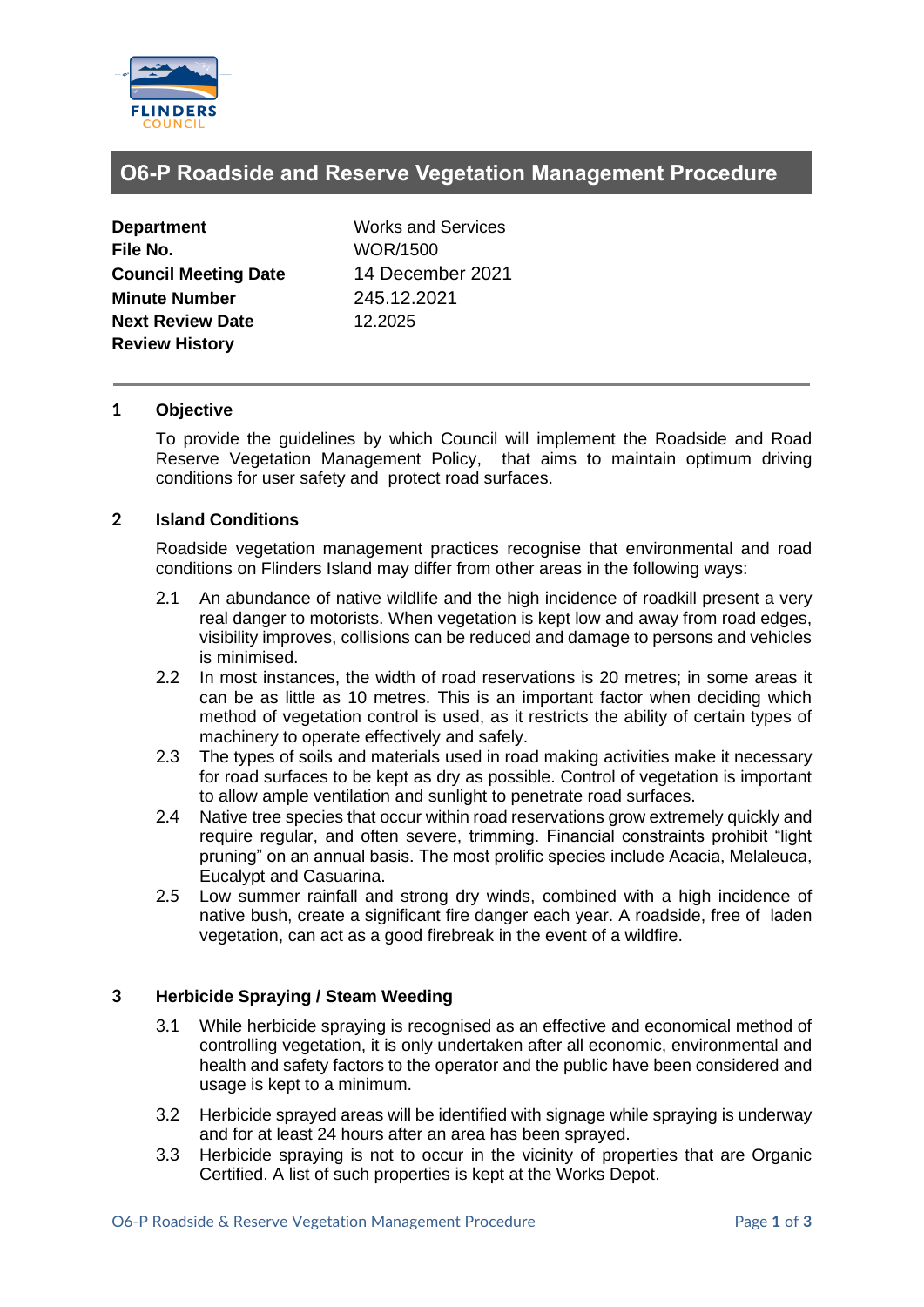

- 3.4 Steam weeding is used by Council in areas more frequented by the public, being:
	- **Playgrounds**
	- Townships
	- Walking path between Whitemark Township and the School
	- Public access areas at the Airport
- 3.5 In the above areas, herbicide will only be used when steam weeding is not successful, and a dye will be added to the herbicide to serve as a warning to the public.
- 3.6 Council will place a notice in the Island News biannually to advise the public that grass areas stained with coloured dye have been treated with a herbicide.
- 3.7 The shoulder areas of gravel roads are sprayed to maintain weed-free ground to enable machinery access for road maintenance. For bitumen roads, spraying reduces shoulder build-up and allows water to run off the road surface. In worn areas it allows material to be brought up to the bitumen edge to prevent edge breaks.
- 3.8 Culverts and drains are sprayed as required to prevent vegetation blockage and maintain hydrological efficiency.
- 3.9 Exotic weed species which inhabit road reservations are periodically identified and sprayed in recognition of Council's obligation to adjoining landowners to reduce the incidence of weed spread.

# **4 Slashing**

- 4.1 Low trees and vegetation will be slashed to give good lines of sight on road corners, to allow guideposts to be easily seen and to allow maximum visibility of wildlife.
- 4.2 Slashing is used to provide light and ventilation to road surfaces and to prevent trees from growing to a size which would require pruning.
- 4.3 Slasher blades are set at a minimum height (50mm) to prevent damage to vegetation root structure.

# **5 Pruning of Trees**

- 5.1 All efforts are taken to ensure that trees are maintained to a height which precludes the necessity for pruning as pruning is a labour intensive and expensive exercise.
- 5.2 In areas where mature, established trees are present, trimming takes place on an as-needs basis.

# **6 Bulldozing of Trees and Clearing of Roadsides**

6.1 The bulldozing of trees and clearing of roadsides is only carried out when all other methods have been considered. This may be necessary in situations where drains are blocked or if an adjoining landholder wishes to clear fence lines. It may also